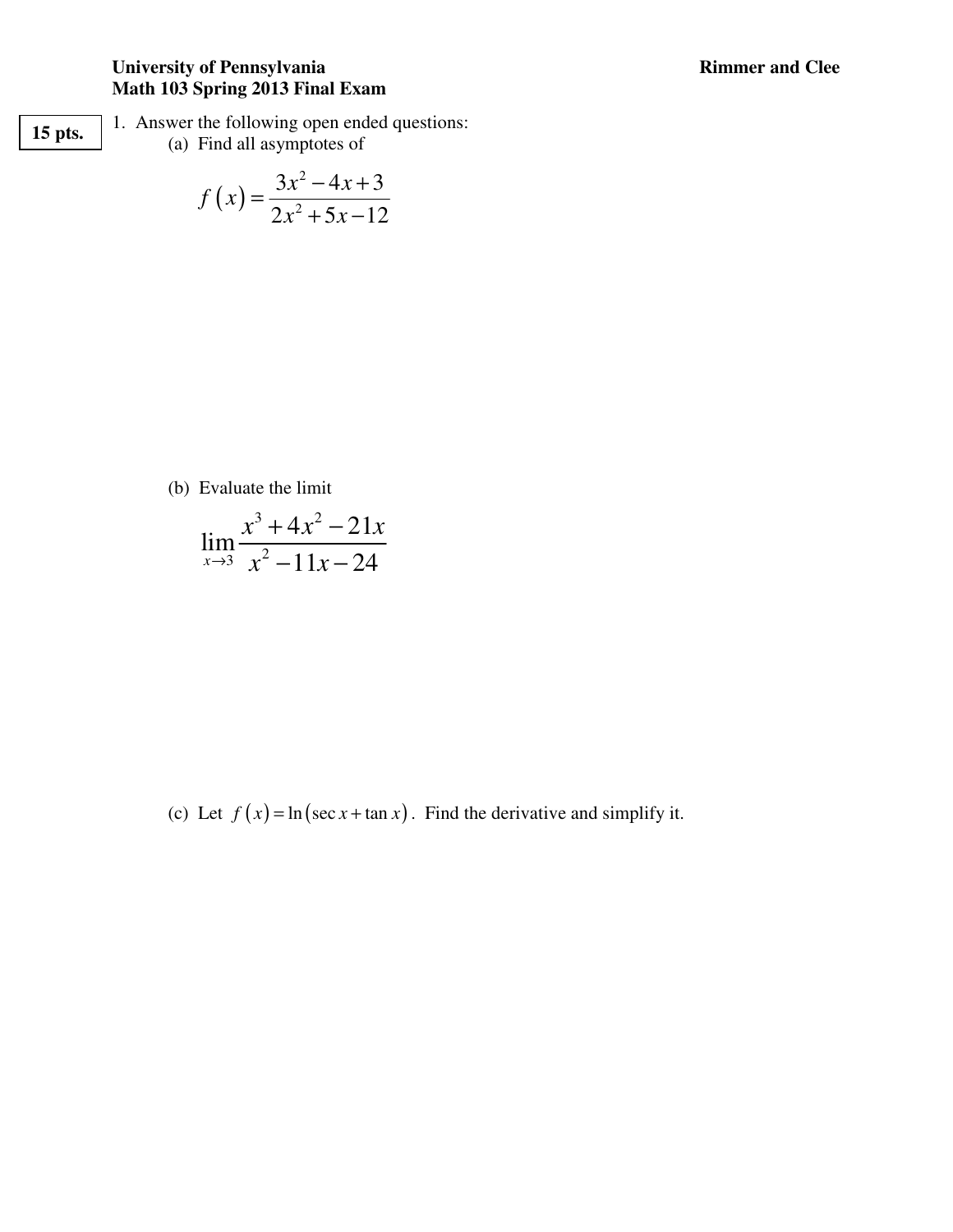2. There are two functions  $f$  and  $g$ . The graphs of their derivatives are given below. For each given statement: Write TRUE if the statement MUST be true. Write FALSE if the statement must be false. Write NED if there is not enough information to decide.  $(e.g.$  if the statement might be true and might be false. **15 pts.** 

$$
g'(x) \t\t f'(x)
$$





- $(i)$   $g''(x)$  is a decreasing function
- $(ii) f(x)$  is a decreasing function
- (*iii*)  $g(x)$  is always concave down
- $(iv) f(x)$  has no local minima
- (*v*)  $f(x)$  is never zero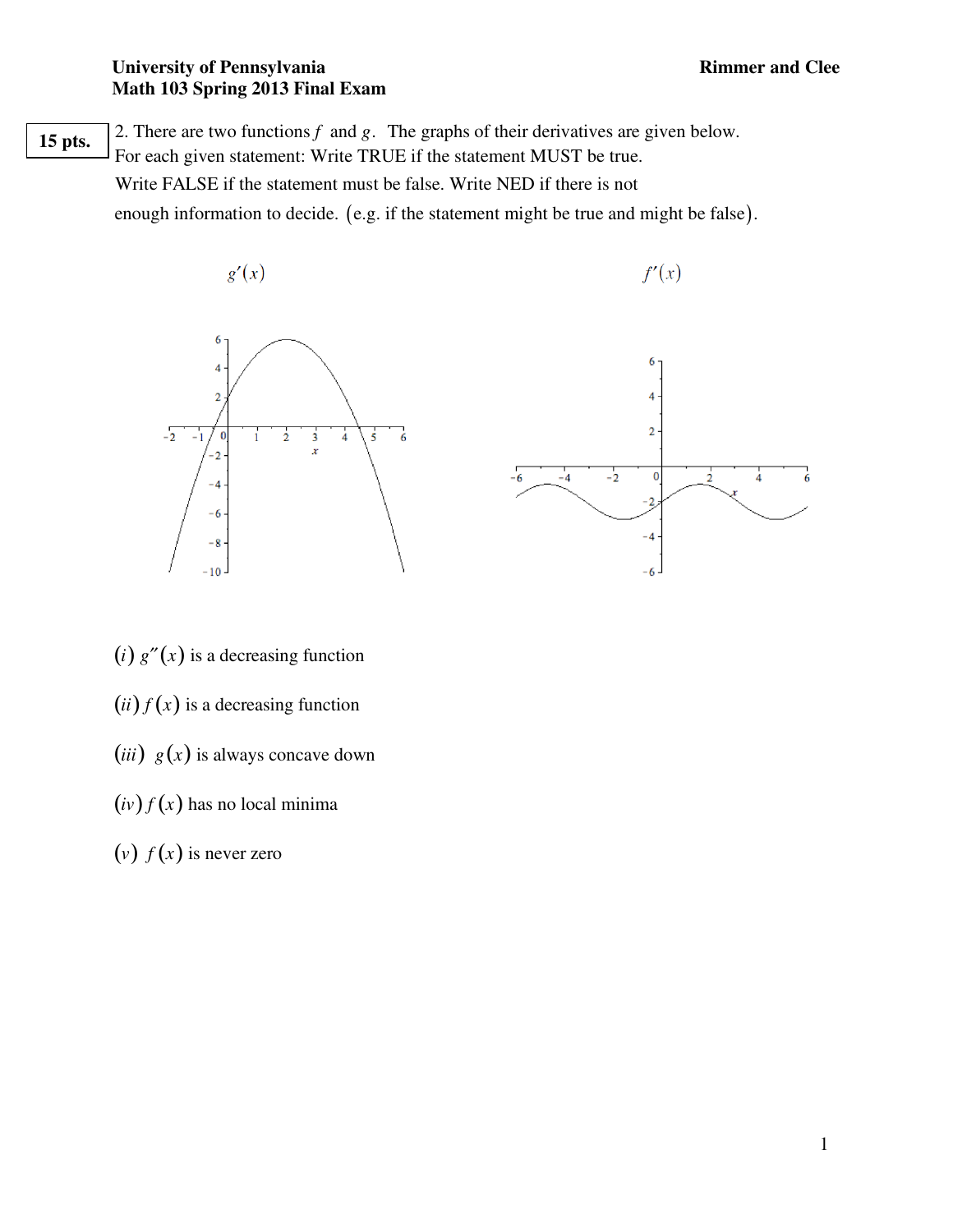3. For the function  $y = f(x)$  whose graph is given below which ONE

of the following statements is true?



- (*a*)  $\lim_{x \to -3} f(x) = f(-3)$
- (*b*)  $\lim_{x \to -1} f(x) = 2$
- (*c*)  $\lim_{x \to -1^+} f(x) = 1$
- (*d*)  $\lim_{x \to -3} f(x) = -1$
- $(e)$   $\lim_{x \to 4^{-}} f(x) = 1$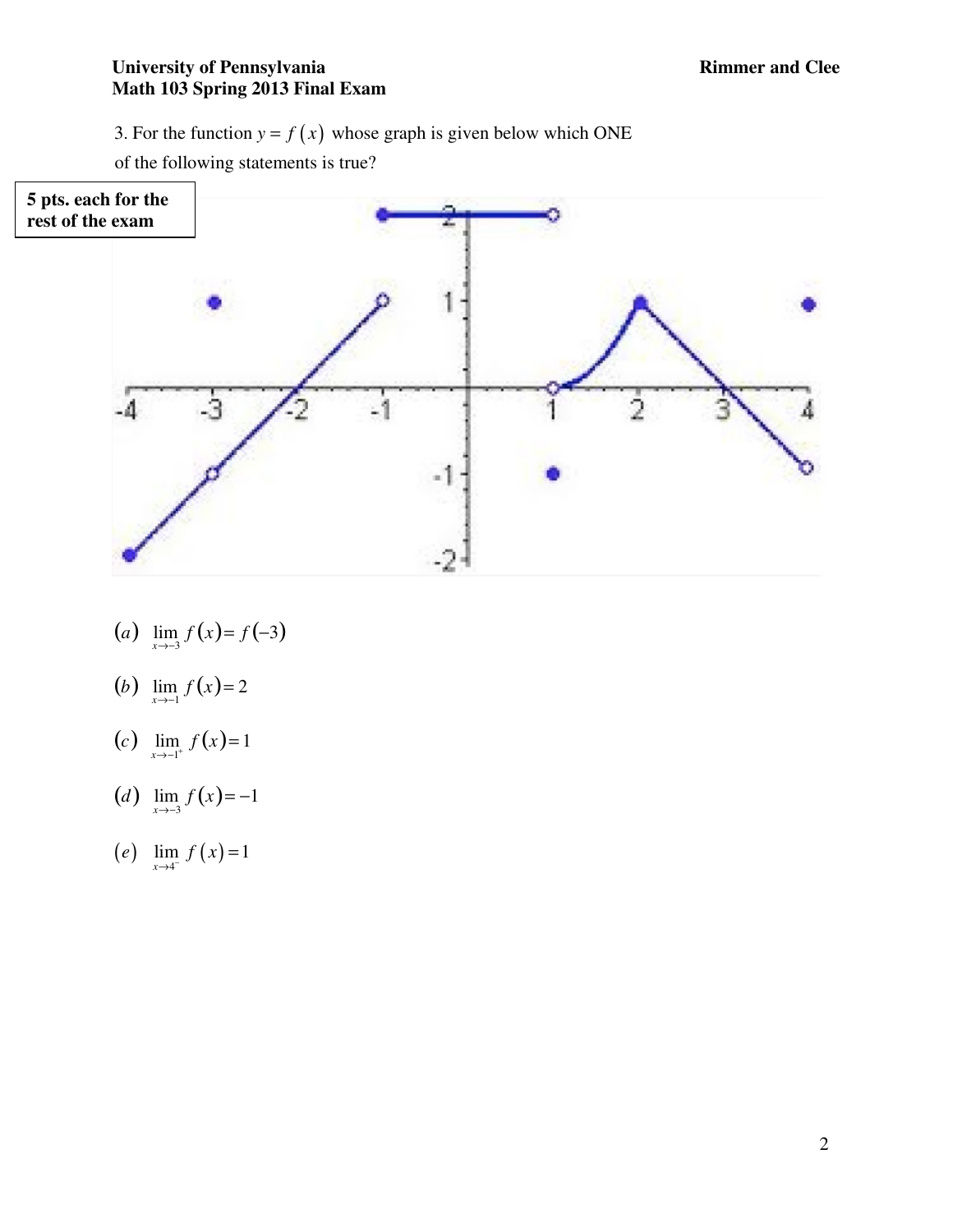graph point  $(1,1)$  is 4. The equation of the line that is tangent to the graph of  $y^4 - xy^2 + x^4 = 1$  at the

- $(a)$  3*x* − 2*y* = 5
- (*b*)  $2x 3y = 1$
- $(c)$  3*x* + 2*y* = 1
- (*d*)  $3x + 2y = 5$
- $(e) 3x + 2y = 0$

5. On planet Wotan , the force of gravity is such that an arrow shot vertically upward with an initial velocity of 48 meters per second will have a position function (height)  $H(t) = 48t - 64t^2$ . Which ONE of the following statements is true?

(*a*) The maximum height of the arrow is 9 meters and it hits the ground after a  $\frac{3}{2}$  second flight 2

( $b$ ) The maximum height of the arrow is 16 meters and it hits the ground after a 2 second flight

 $(c)$  The maximum height of the arrow is 9 meters and it hits the ground after a 1 second flight

(*d*) The maximum height of the arrow is 9 meters and it occurs at time  $t = \frac{3}{8}$ 8 *d*) The maximum height of the arrow is 9 meters and it occurs at time  $t =$ 

(*e*) The maximum height of the arrow is 16 meters and it occurs at time  $t = \frac{3}{8}$ 8  $t =$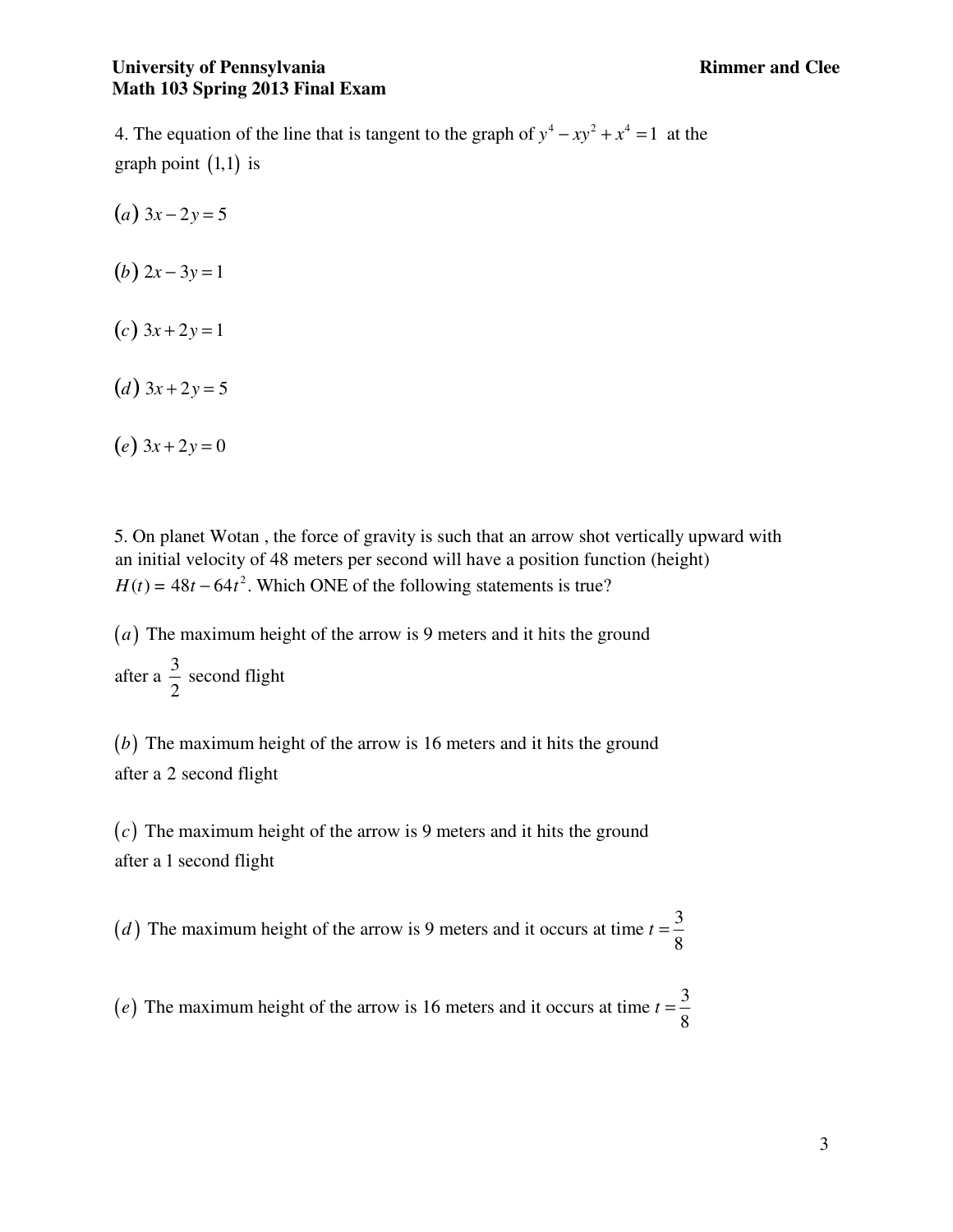6. A plane flying horizontally at an altitude of 1 mile and a speed of 500 miles/hour passes directly over a radar station. Find the rate at which the distance from the plane to the radar station is increasing when the distance from the plane to the radar station is 2 miles.

 $(a)$  250 mph

$$
(b) \frac{250}{\sqrt{3}} \text{ mph}
$$

- $(c)$  500 $\sqrt{3}$  mph
- $(d)$  50 $\sqrt{3}$  mph
- $(e)$  250 $\sqrt{3}$  mph
- 7. For  $y = f(x) = 4x^3 3x^4$ , which ONE of the following statements is true?
- (*a*) *f* has a local minimum at  $x = 0$  and a local maximum at  $x = 1$
- (b) f has a local maximum at  $x = 1$  and 2 points of inflection
- $(c)$   $f$  has two points of inflection but no local maximum
- (*d*) *f* has a local minimum at  $x = 0$  and a local maximum at  $x = 1$
- (e) f has a local minimum at  $x = 0$  and a point of inflection at  $x = 1$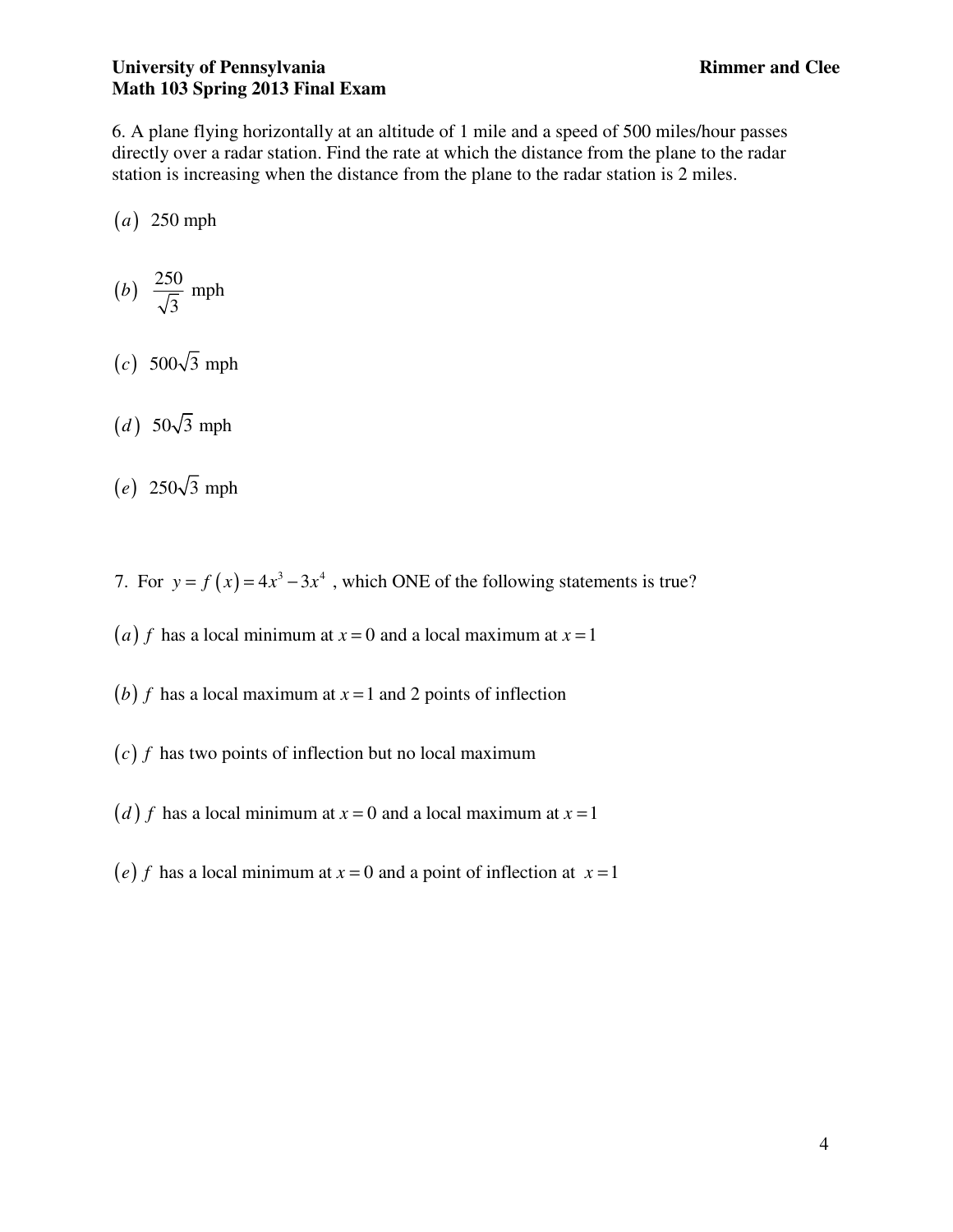$y = f(x) = x^{2x}$  at the point (1,1) is  $(a) -2$ 8. The slope of the line that is tangent to the graph of

- $(b) 2$
- $(c) \frac{1}{2}$ 2 *c*
- $(d)$  1
- $(e) -1$

9. If 
$$
y = f(x) = x^3 + 3x + 2
$$
 and if  $g(x) = f^{-1}(x)$  then  $g'(2) =$ 

- $(a) 0$
- $(b) \frac{1}{2}$ 3 *b*
- $(c)$  3
- $(d) \frac{1}{16}$ 16 *d*
- $(e) 16$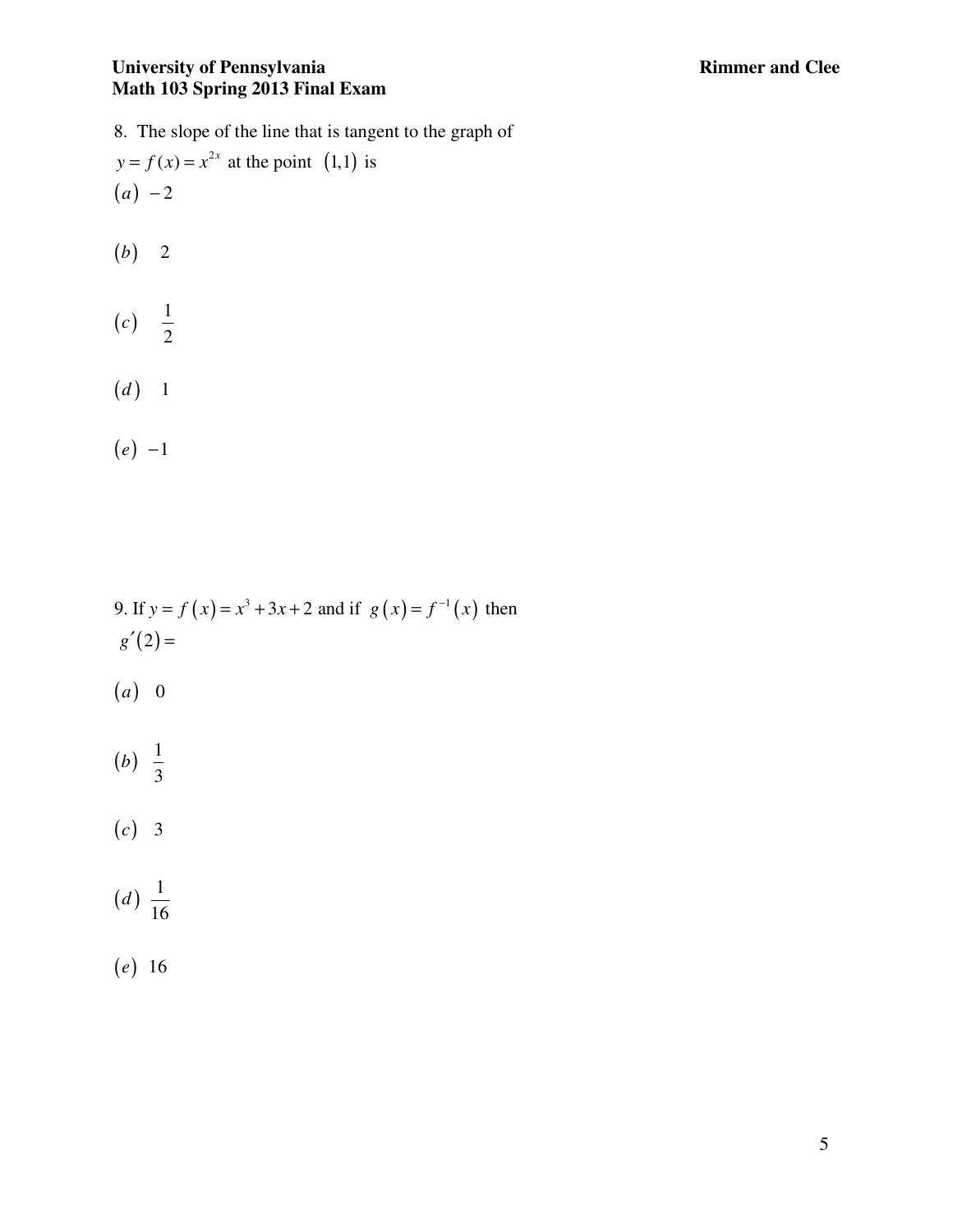10. Evaluate the limit below.



11. A rancher plans to make four identical and adjacent rectangular pens against a barn, each with an area of  $100 \text{ m}^2$ . What are the dimensions of each pen that minimize the amount of fence that must be used. (There is no fence along the barn).

 $(a)$   $x = 10$  m,  $y = 10$  m **Barn** î (*b*)  $x = 5\sqrt{5}$  m,  $y = 4\sqrt{5}$  m  $\mathcal{Y}$  $100 \text{ m}^2$  100 m<sup>2</sup>  $100 \text{ m}^2$  $100 \text{ m}^2$ (c)  $x = 2\sqrt{5}$  m,  $y = 10\sqrt{5}$  m  $\vdash x \rightarrow$ (*d*)  $x = 4$  m,  $y = 25$  m

(e) 
$$
x = \frac{25}{3}
$$
 m,  $y = 12$  m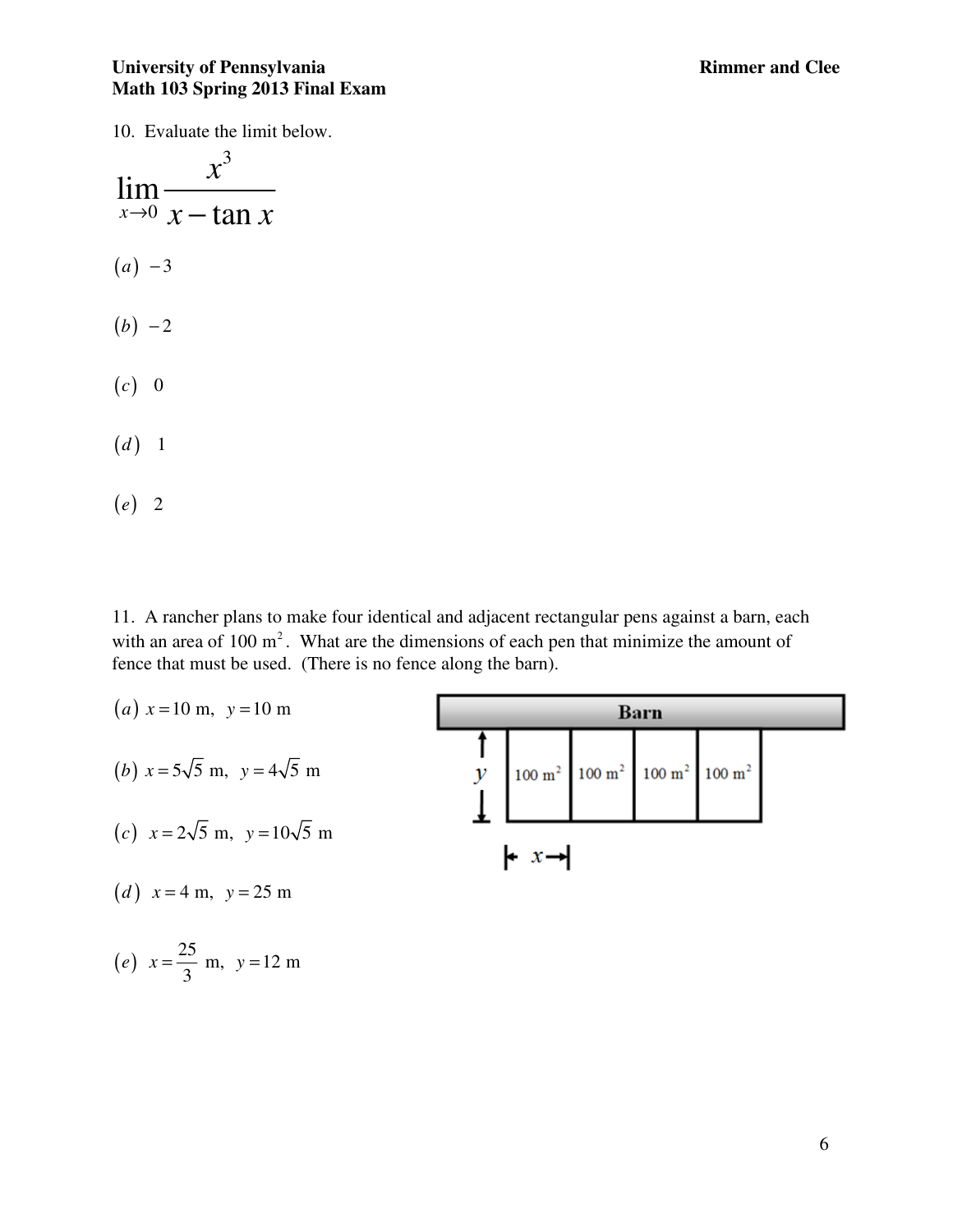12. The graph of a function  $f(x)$  on the interval [0,8] is shown in the figure below. Estimate  $\int_a^8 f(x)$  $\boldsymbol{0}$  $\int f(x) dx$  by computing the Riemann sum using four subintervals of equal length and choosing the evaluation points to be the midpoint of the subintervals.



- $(a)$  8
- $(b)$  10
- $(c) 12$
- $(d)$  14
- $(e) 22$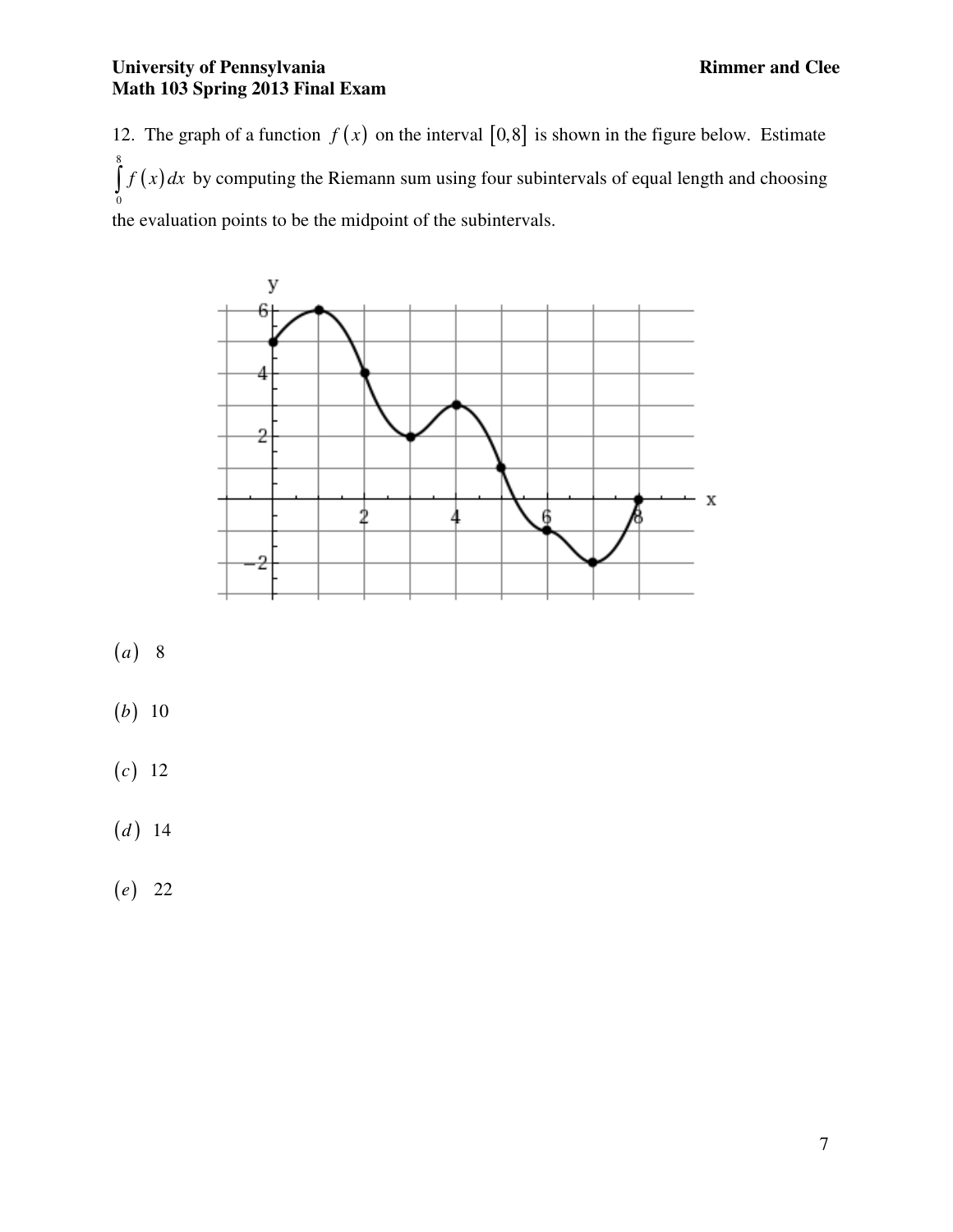13. Find the average value of  
\n
$$
f(x) = xe^{x^2}
$$
 over the interval [0,2].  
\n(b)  $e^2-1$ 

over the interval 
$$
[0,2]
$$
.

Recall that the average value of  $f(x)$  on the interval  $[a,b]$  is found by

$$
\frac{1}{b-a} \int_{a}^{b} f(x) dx
$$
\n
$$
(c) e^{4}-1
$$
\n
$$
(d) \frac{1}{2} (e^{4}-1)
$$

$$
(e) \quad \frac{1}{4}(e^4-1)
$$

2

14. Let

$$
G(x) = \int_{\sqrt{x}}^{2} \frac{\pi \sin(t^2)}{t} dt
$$
 (a) 1

Find the derivative of *G* evaluated at 6  $\frac{\pi}{\epsilon}$ .

$$
(b)  $\frac{1}{2}$ \n
$$
(c)  $\frac{-3\sqrt{3}}{2}$ \n
$$
(d)  $\frac{-3}{2}$
$$
$$
$$

( ) 0 *e*

8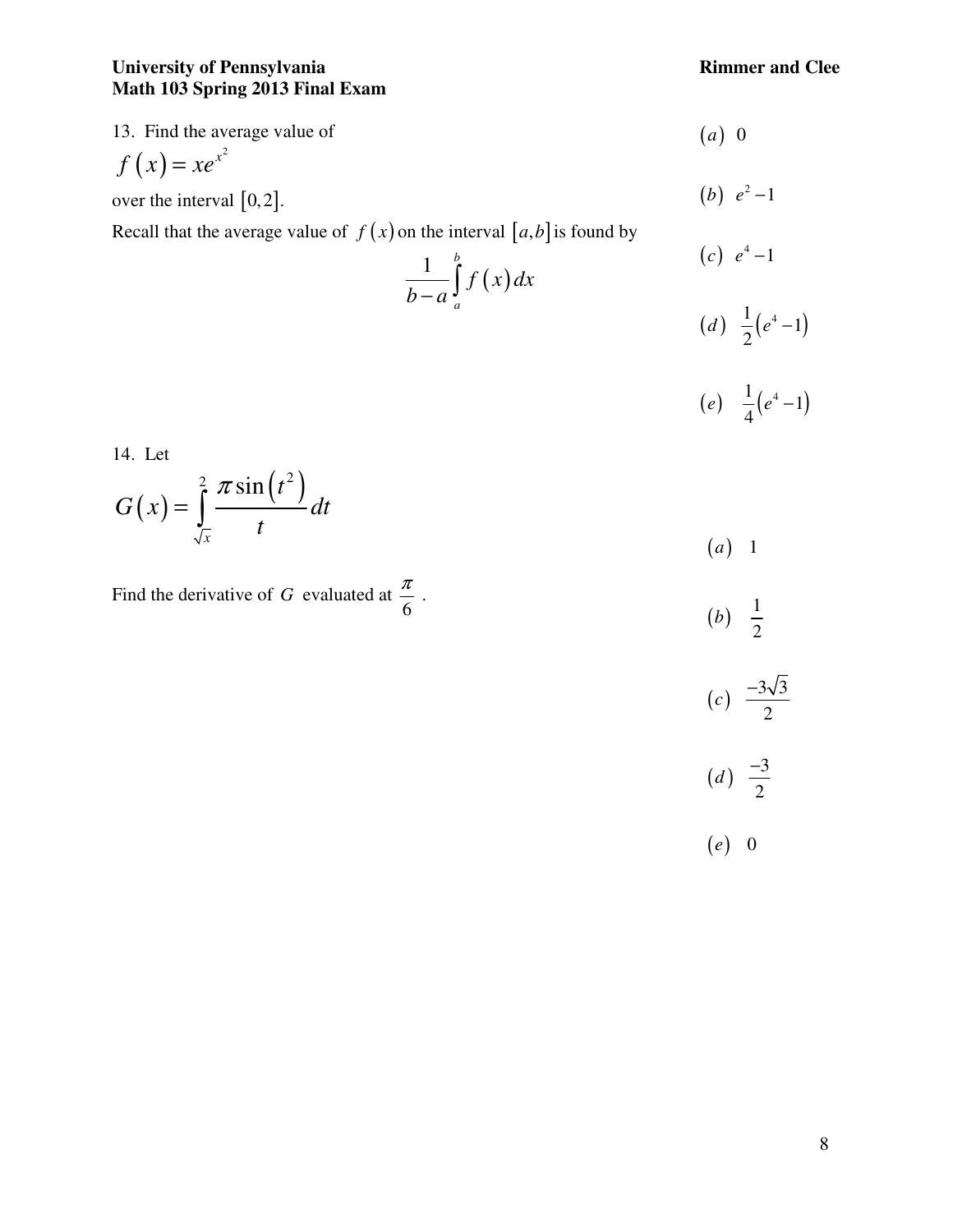

16. Find the area of the region in the first quadrant bounded by the graphs of 2 2  $y = x^2$ ,  $y = \frac{1}{x^2}$ , and  $x = 3$ . *x*  $=x^2$ ,  $y=\frac{1}{x^2}$ , and  $x=3$ . See the shaded region below.